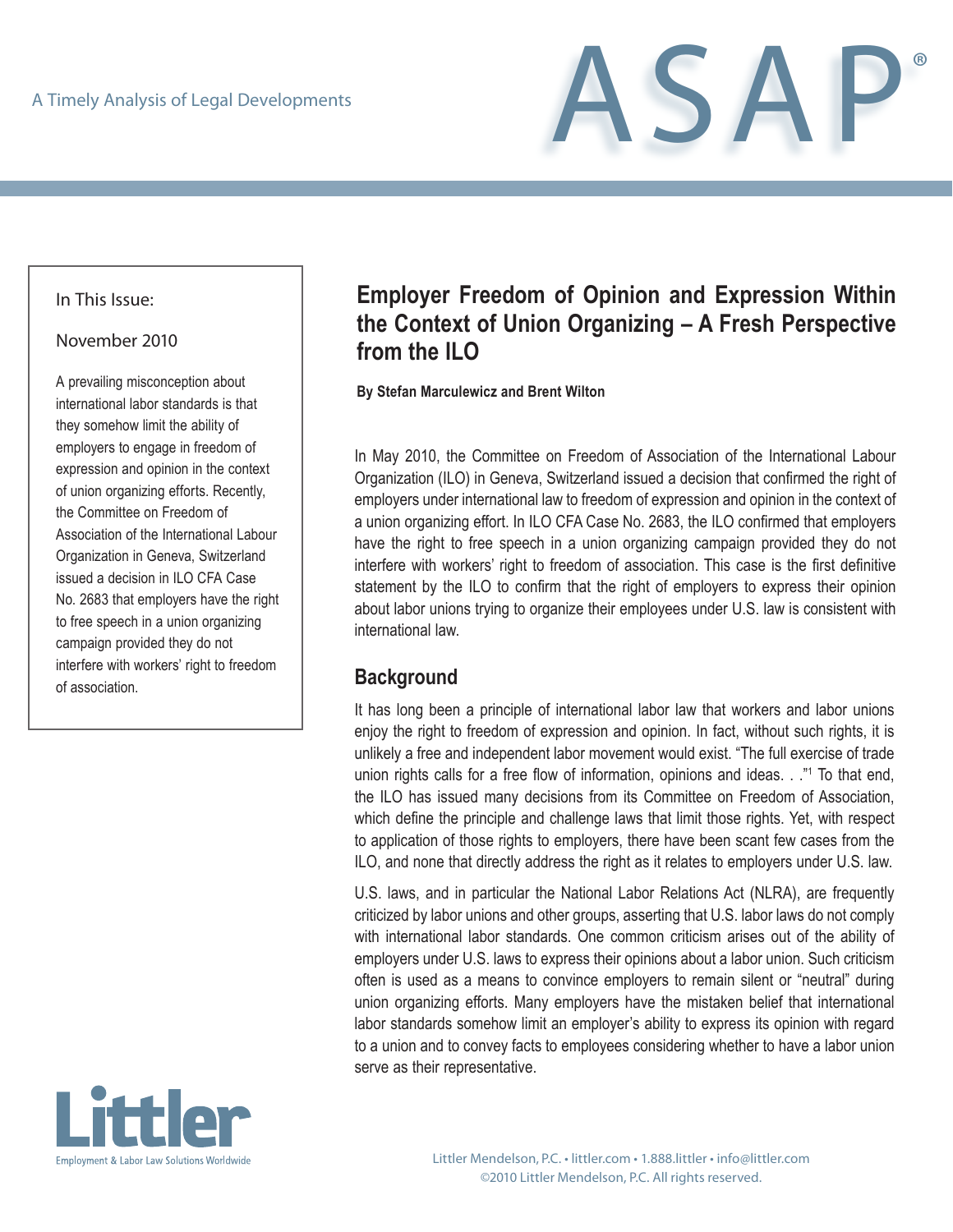The ILO's decision in Case No. 2683 provides clear guidance on the scope of an employer's right to freedom of expression and opinion under international law.

## **Case No. 2683**

The case arose out of the AFL-CIO's efforts to challenge the manner in which workers select a union under the Railway Labor Act (RLA). Under a long established rule, the National Mediation Board (NMB) required a majority of all eligible voters to designate a labor union before the agency would certify a union and require an employer to bargain with it. Under NMB procedure, the only way an employee could vote against a union was not to vote. There was no place on the ballot for an employee to cast a "NO" vote.

In its Complaint to the ILO, the AFL-CIO claimed that conduct of a major U.S. airline during two previous NMB union elections showed that U.S. law violated the principles of freedom of association under international law. Among other things, the AFL-CIO claimed the airline violated the principles of international law by engaging in a campaign to tell employees to destroy their ballots if they did not want the union to represent them. The AFL-CIO claimed that in the face of such conduct by the employer, the principles of freedom of association were better served by providing for a modified election procedure that allowed employees to designate a union merely based upon a majority of votes cast. This was known as a Laker ballot, a rarely used method for conducting a re-run election in situations where the NMB found substantial employer interference. Unlike ballots under regular NMB procedure, a Laker ballot provides a place for a "NO" vote, and a union is certified merely by securing support from a majority of those who vote in the election, as opposed to the entire group of eligible voters. As remedy for the claimed international law violations, the AFL-CIO sought to have the ILO condemn the manner in which the NMB customarily conducted representation elections. Securing such a condemnation perhaps could have served to assist the AFL-CIO in its efforts to change the NMB's rules – to provide for the designation of a representative through a majority of the votes cast. (Ultimately, the AFL-CIO did not need the ILO to assist it in changing the rule, as a new rule was finalized by the Obama Administration's NMB in the Spring of 2010.)2

As part of its argument to the ILO, the AFL-CIO attacked statements that had been made by the employer which conveyed information to employees on how to vote against the union. Specifically, the Complaint claimed that the employer told employees to destroy their ballots and distributed buttons containing the words "Shred It."

The U.S. employer community, led by the United States Council for International Business, mounted a vigorous defense to the AFL-CIO's Complaint. It argued that the manner of voting for a labor union under the RLA was consistent with international labor law, and that employers have a right to freedom of expression and opinion during union organizing efforts.

After a lengthy debate on the case, the ILO issued a decision that denied the AFL-CIO the relief it sought. Contrary to the AFL-CIO's position in the case, the ILO confirmed that the voting method used under the RLA was consistent with international law.

Perhaps as an unintended consequence of the AFL-CIO's failed efforts to secure criticism of U.S. labor law, the ILO also issued conclusions related to the statements made by the employer during the prior elections. In those conclusions, the ILO made it clear that employers can express their opinion during union organizing efforts provided the employers do not engage in interference with workers' right to free choice. More importantly, the ILO made it clear that freedom of expression, whether it be expression by an employer or a union, cannot be limited merely because that expression is made within the context of union organizing efforts.

The ILO wrote, "[w]hile having stressed the importance which it attaches to freedom of expression as a fundamental corollary to freedom of association and the exercise of trade union rights on numerous occasions, the Committee also considers that they must not become competing rights, one aimed at eliminating the other." The ILO further wrote that "providing all relevant ballot information, including how to vote against a union, would be acceptable as part of the process of a certification election," but an employer's active participation in a way that interferes with the an employee's exercise of free choice would be a violation of the principles of freedom of association. It went on to cite several earlier decisions in which it acknowledged employer freedom of speech, and certain parameters under international law within which it may be exercised.

Subsequent to the issuance of Case No. 2683, on behalf of the ILO's Director-General, the Labour Standards Department of the ILO published a letter on July 12, 2010, to the Secretary General of the International Organisation of Employers in which it further clarified